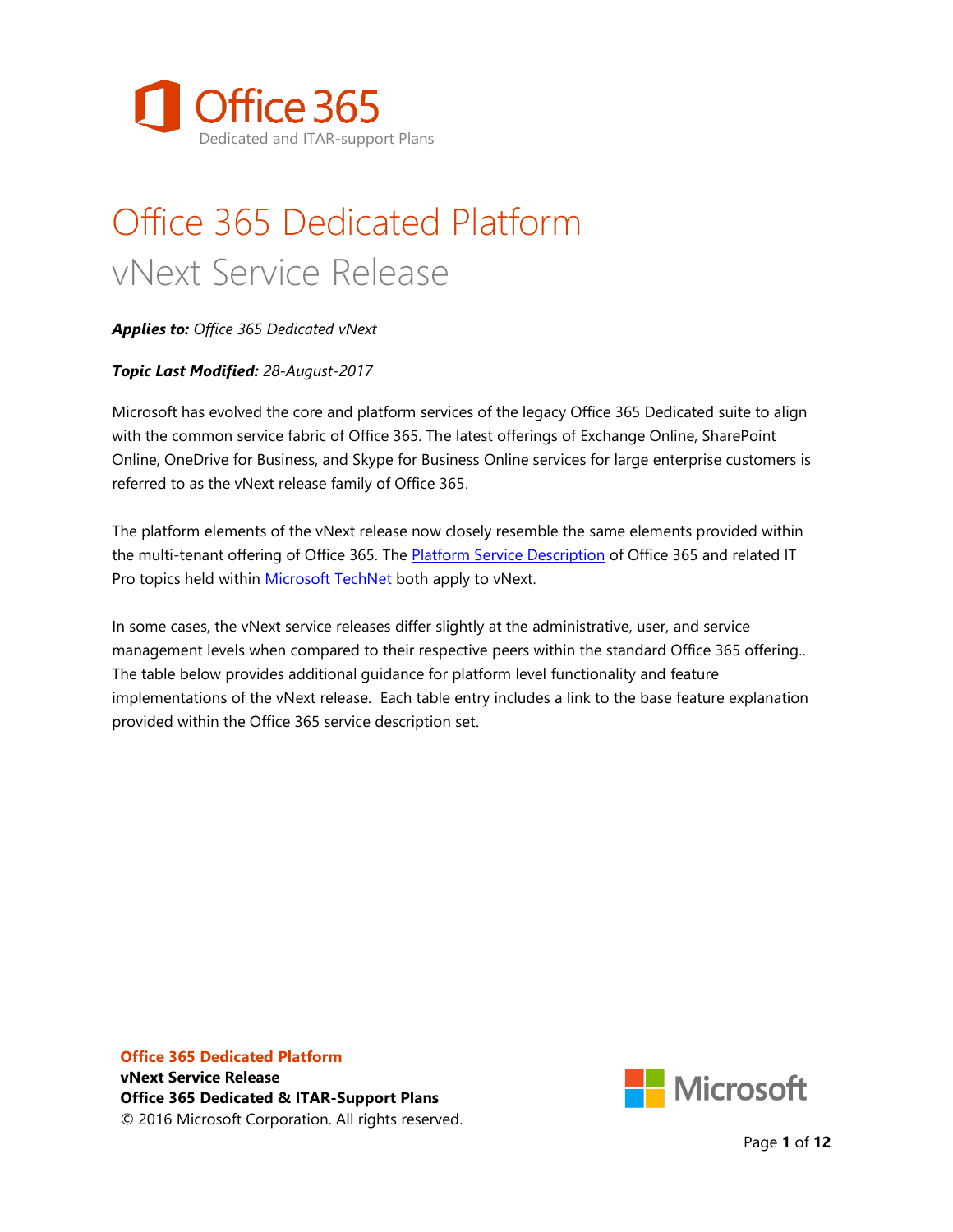

#### **Note:**

- The term customer data, as defined in the enrollment agreement for Office 365 services, refers to all data that you, as a customer, place in the Office 365 service including both data created directly by users of the service and user-identifiable information generated through use of the service. The term customer content refers to a specific subset of customer data and includes any content that has been directly created by users such as email body text and attachments, content uploaded to SharePoint Online, or IM and voice conversations.
- In some cases, a subscription plan for a vNext service release does not offer all of the features that are provided with the legacy version of the same subscription plan. To ensure adequate readiness awareness is obtained to support your transition from a legacy service implementation to the replacement vNext version, review the feature differences described within this document and consult with your Microsoft Account Team to determine if your subscription licensing model requires modification.
- This service description overlay does **not** apply to the ITAR-support offering of Office 365.

| <b>Feature or</b><br>Supplemental<br><b>Service</b> | <b>Multi-tenant</b><br><b>Service Description</b><br><b>Section</b> | <b>Notes</b>                                                                                                                                                                                                                                                                                                                                                              |
|-----------------------------------------------------|---------------------------------------------------------------------|---------------------------------------------------------------------------------------------------------------------------------------------------------------------------------------------------------------------------------------------------------------------------------------------------------------------------------------------------------------------------|
| Office 365 Enterprise E4<br>Plan                    | Office 365 Plan Options                                             | As described on the Office 365 Plan Option Page,<br>"Office 365 Enterprise E4 will no longer be sold after<br>June 30, 2016. To learn more, see <b>Important</b><br>information for Office 365 Enterprise E4 customers." If<br>your organization uses the E4 plan, contact your<br>Microsoft Account Team to determine how your<br>transition plan should be implemented. |
| Groups                                              | Office 365 Suite Features                                           | The Groups feature will become available in an<br>upcoming vNext release. The feature will require both<br>Exchange Online and SharePoint Online to be the<br>vNext release.                                                                                                                                                                                              |
| <b>IOffice Delve</b>                                | Office 365 Suite Features                                           | The Office Graph machine learning tool is the data<br>source for Delve. All the Office 365 Dedicated core<br>services queried by Office Graph must be the vNext<br>release. See Office Delve for Office 365 admins for<br>additional information.                                                                                                                         |

### **Office 365 Dedicated Platform**

**vNext Service Release Office 365 Dedicated & ITAR-Support Plans** © 2016 Microsoft Corporation. All rights reserved.

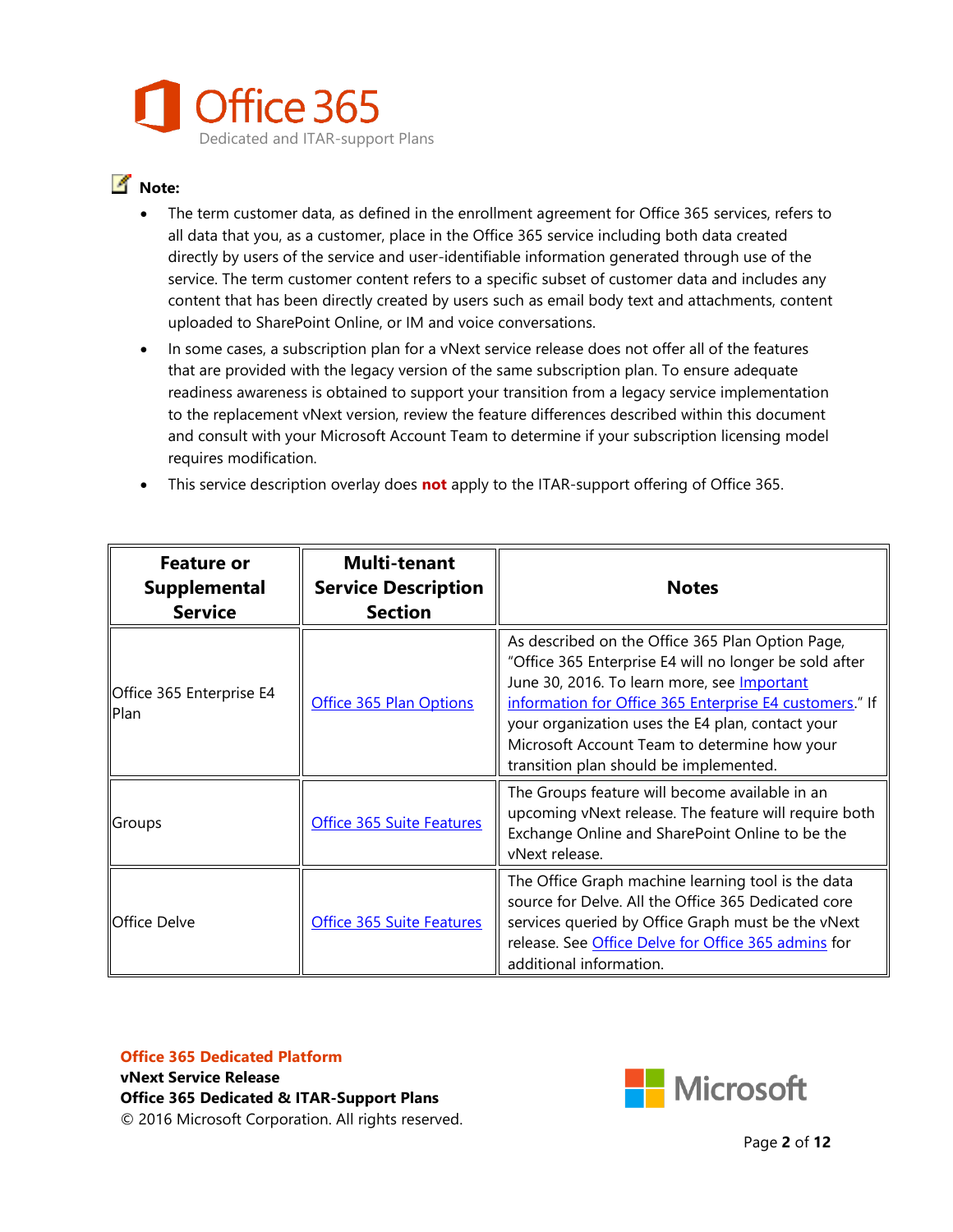

| <b>Feature or</b><br><b>Supplemental</b><br><b>Service</b> | <b>Multi-tenant</b><br><b>Service Description</b><br><b>Section</b> | <b>Notes</b>                                                                                                                                                                                                                                                                                                                                                                                                                                                                                                                                                                                                                                                                                                                                                                                                                                                                |
|------------------------------------------------------------|---------------------------------------------------------------------|-----------------------------------------------------------------------------------------------------------------------------------------------------------------------------------------------------------------------------------------------------------------------------------------------------------------------------------------------------------------------------------------------------------------------------------------------------------------------------------------------------------------------------------------------------------------------------------------------------------------------------------------------------------------------------------------------------------------------------------------------------------------------------------------------------------------------------------------------------------------------------|
| <b>Branded URLs</b>                                        | Domains                                                             | The Office 365 admin center can be used to apply<br>custom domains (also referred to as vanity domains)<br>for your cloud service subscriptions. The domains are<br>available for Exchange Online mail routing purposes<br>and to reach Skype for Business Online users (e.g.,<br>joe@contoso.com for either service). Within the<br>vNext service releases of Office 365, you can establish<br>Branded URLs to access specific Office 365 service<br>endpoints. The URLs leverage your custom domains<br>and include added subdomain designations (e.g.,<br>mail.o365.contoso.com for Exchange Online or<br>sites.contoso.com for SharePoint Online). The URLs<br>are defined by you and applied by Microsoft as part<br>of your service activation. Contact your Microsoft<br>Service Delivery Manager for assistance with<br>establishing or altering your Branded URLs. |
| Office 365 Dedicated<br>Service Continuity                 | <b>Service Health and</b><br>Continuity                             | The Service Continuity Management model for Office<br>365 Dedicated is an <b>Enhanced Service Management</b><br>feature as described below (link refers to section of<br>this document). The current Service Continuity<br>Management service description for Office 365<br>Dedicated is applicable to the legacy platform and<br>vNext service releases. The content of the service<br>description replaces the material described for the<br>multi-tenant release.                                                                                                                                                                                                                                                                                                                                                                                                        |
| <b>BlackBerry Services</b>                                 | <b>Mobile Devices</b>                                               | Legacy BlackBerry mobile devices (BlackBerry 7 and<br>earlier BlackBerry devices) are not compatible with<br>the vNext service releases.                                                                                                                                                                                                                                                                                                                                                                                                                                                                                                                                                                                                                                                                                                                                    |

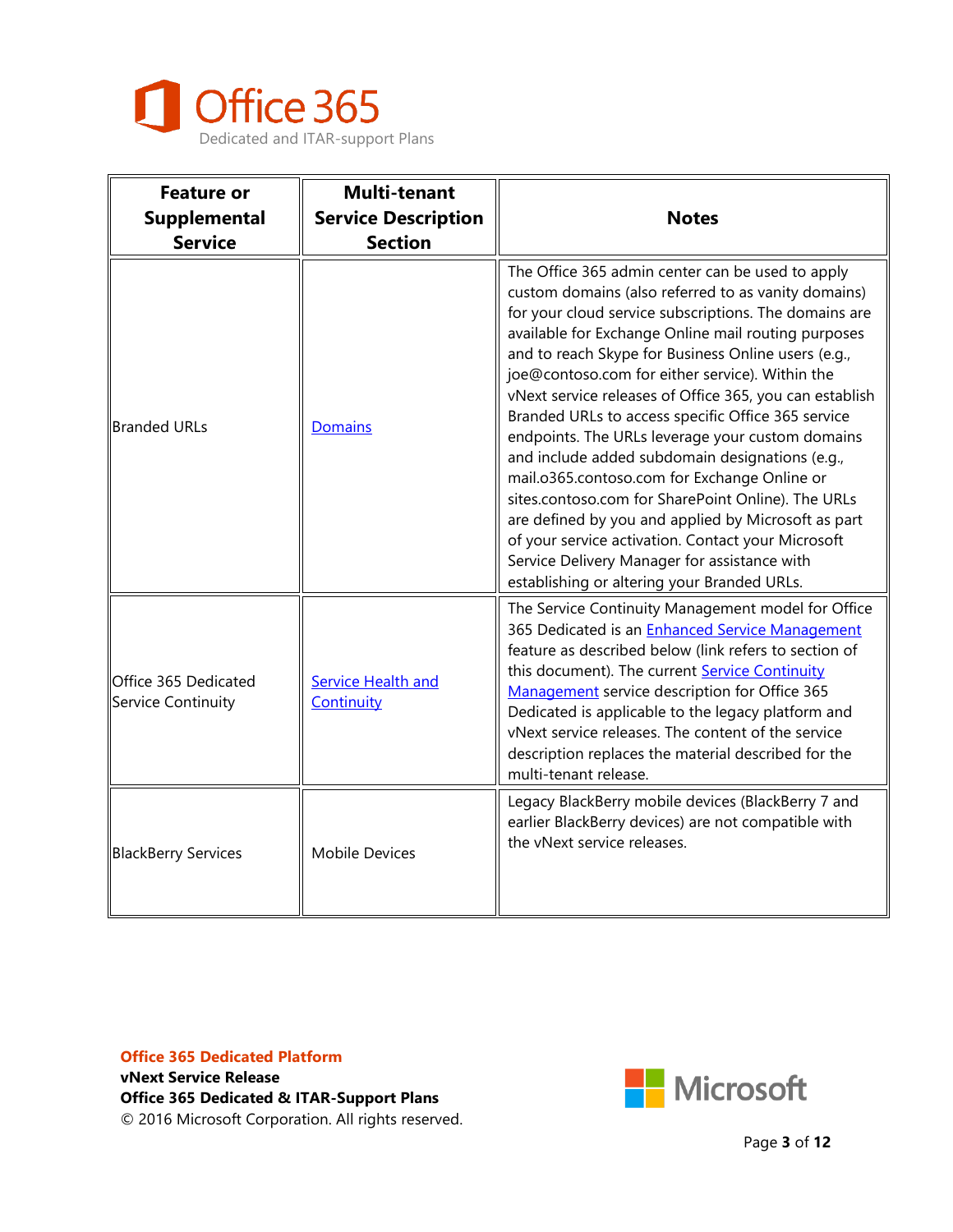

| <b>Feature or</b><br><b>Supplemental</b><br><b>Service</b>                                        | <b>Multi-tenant</b><br><b>Service Description</b><br><b>Section</b> | <b>Notes</b>                                                                                                                                                                                                                                                                                                                                                                                                                                                    |
|---------------------------------------------------------------------------------------------------|---------------------------------------------------------------------|-----------------------------------------------------------------------------------------------------------------------------------------------------------------------------------------------------------------------------------------------------------------------------------------------------------------------------------------------------------------------------------------------------------------------------------------------------------------|
| Support Model                                                                                     | Support                                                             | The Support model for Office 365 Dedicated vNext is<br>provided as an <b>Enhanced Service Management</b><br>feature (link refers to section of this document). The<br>current Support Service Description applies to the<br>legacy platform and vNext service releases of Office<br>365 Dedicated. The content of the service description<br>replaces the material described for the multi-tenant<br>release.                                                   |
| Change Management                                                                                 | <b>Service Updates</b>                                              | The Change Management model for Office 365<br>Dedicated vNext is an Enhanced Service Management<br>feature (link refers to summary description within this<br>document) that supplements the Service Updates<br>material.                                                                                                                                                                                                                                       |
| Ports, protocols, and IP<br>addresses                                                             | <b>Networking</b>                                                   | At this time, IPv6 cannot be enabled over<br>ExpressRoute for Office 365. IPv6 can be enabled if<br>the Internet is used as your primary networking<br>implementation for vNext services.                                                                                                                                                                                                                                                                       |
| Connecting to Office 365                                                                          | Networking                                                          | If you are an existing Office 365 Dedicated customer<br>that will transition from a legacy release to a vNext<br>release, see the Networking related guidance within<br>the <b>vNext Migration Readiness Library</b> .                                                                                                                                                                                                                                          |
| BlackBerry <sup>®</sup> Business<br>Cloud Services (BBCS)<br>BlackBerry Internet Service<br>(BIS) | <b>BlackBerry</b>                                                   | BBCS is not an available option for Office 365<br>Dedicated vNext. The use of BlackBerry Enterprise<br>Server (BES) 5.0.x infrastructure on-premises in<br>conjunction with Exchange Online Dedicated vNext<br>also is not supported. Microsoft does not offer the<br>ability to deploy BES within a Microsoft datacenter for<br>use with Exchange Online Dedicated vNext. BIS, which<br>utilizes POP and/or IMAP to retrieve mail, is an<br>available service. |

### **Office 365 Dedicated Platform**

**vNext Service Release Office 365 Dedicated & ITAR-Support Plans** © 2016 Microsoft Corporation. All rights reserved.

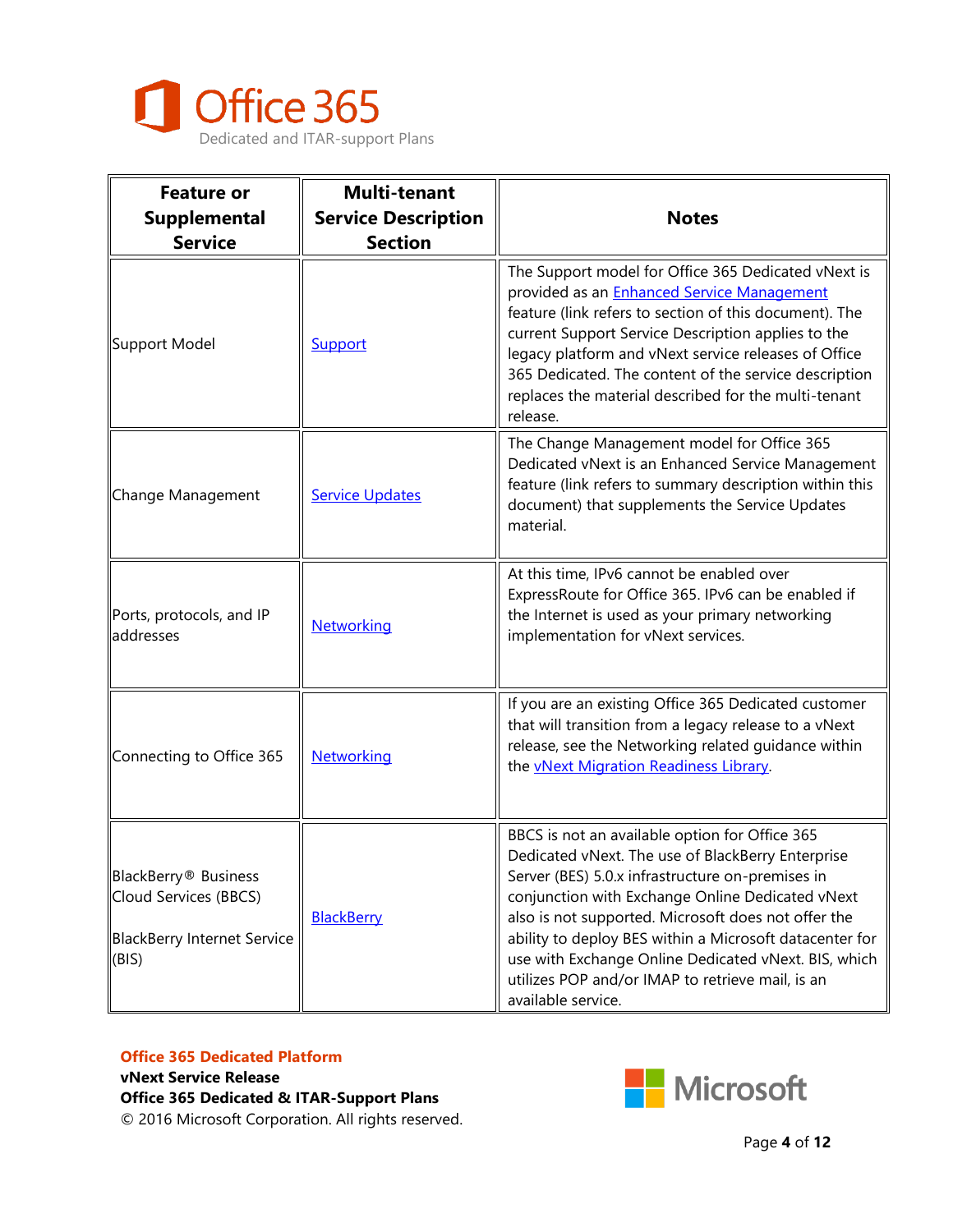

| <b>Feature or</b><br>Supplemental<br><b>Service</b>                     | <b>Multi-tenant</b><br><b>Service Description</b><br><b>Section</b> | <b>Notes</b>                                                                                             |
|-------------------------------------------------------------------------|---------------------------------------------------------------------|----------------------------------------------------------------------------------------------------------|
| $\left\ $ Partner Management of an $\right\ $<br>Office 365 environment | <b>Partners</b>                                                     | At this time, the features described on the Partners<br>page do not apply to Office 365 Dedicated vNext. |



Page **5** of **12**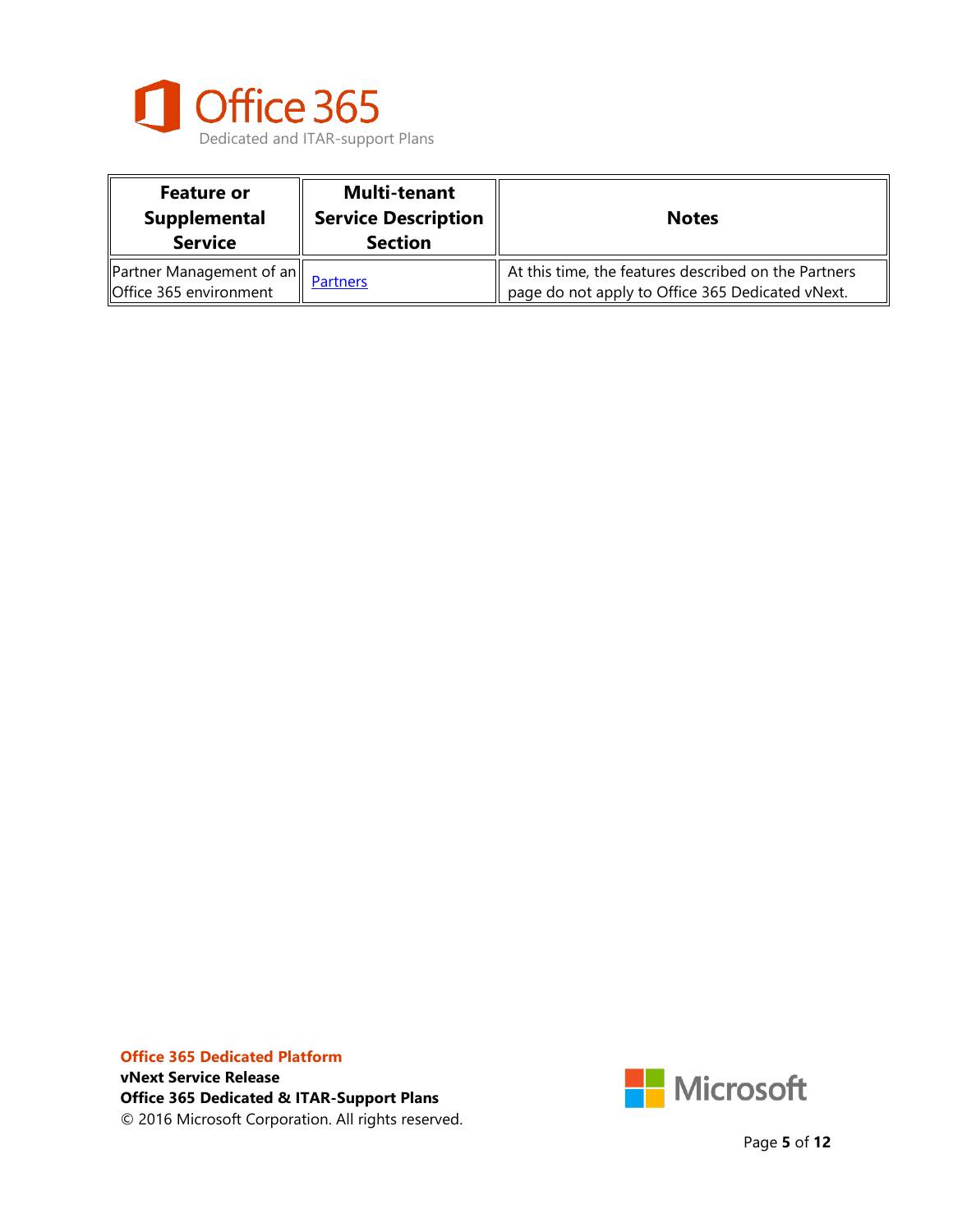

## Trial Tenant Options

To gain access to a test tenant for long term use which also offers access to the First Release feature as described in [Service Updates,](https://technet.microsoft.com/en-us/library/office-365-service-updates.aspx) a trial tenant can be created using one of the following options:

- *[Office 365 Enterprise E3 Trial subscription](https://signup.microsoft.com/Signup?OfferId=B07A1127-DE83-4a6d-9F85-2C104BDAE8B4&dl=ENTERPRISEPACK&culture=en-US&country=US&ali=1#0) Standard Office 365 trial tenant available to anyone (90 day* lifespan)
- **B** [Set up your Office 365 development environment](https://msdn.microsoft.com/en-us/office/office365/howto/setup-development-environment) Development environment tenant available to MSDN subscribers (360-day lifespan) or establish 30-day free trial.

When your tenant has been activated, review the First Release configuration instructions described in [Office 365 release options](https://support.office.com/en-us/article/Set-up-the-Standard-or-First-Release-options-in-Office-365-3B3ADFA4-1777-4FF0-B606-FB8732101F47?ui=en-US&rs=en-US&ad=US) to complete the activation process.

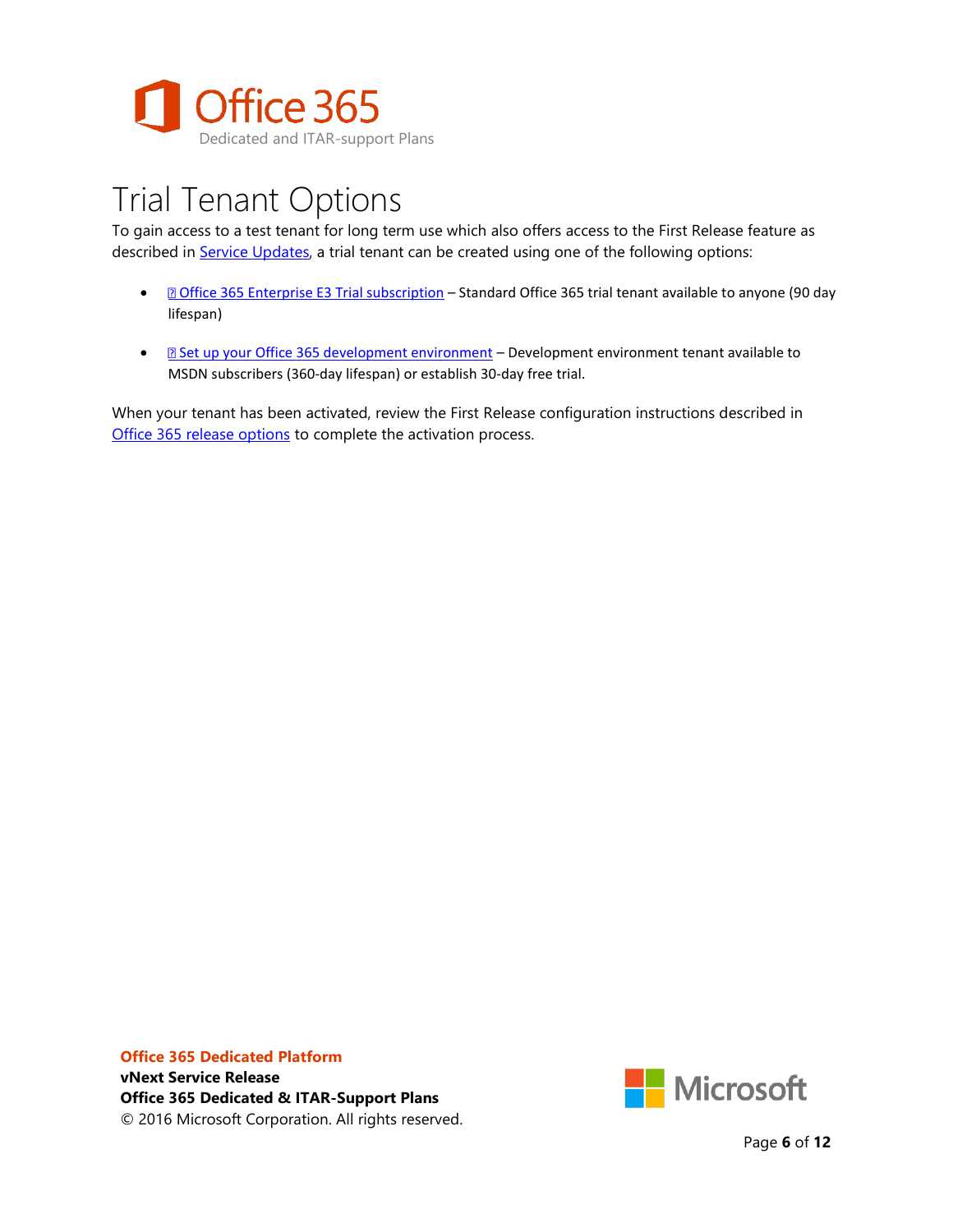

## <span id="page-6-0"></span>Enhanced Service Management

The collection of premium process oriented services are described within this section.

|           | <b>Notes</b>                                                                                                                                                                                                                                                                                                                                                                                                                                                                                                         |  |
|-----------|----------------------------------------------------------------------------------------------------------------------------------------------------------------------------------------------------------------------------------------------------------------------------------------------------------------------------------------------------------------------------------------------------------------------------------------------------------------------------------------------------------------------|--|
| 1.        | The service management descriptions provided below apply to the <i>core services</i> of Office<br>365 Dedicated vNext (i.e., Exchange Online, SharePoint Online including OneDrive for<br>Business, and Skype for Business).                                                                                                                                                                                                                                                                                         |  |
| 2.        | The following definitions describe the shared services associated with the vNext service<br>release:                                                                                                                                                                                                                                                                                                                                                                                                                 |  |
| $\bullet$ | Tightly integrated shared services provide essential functionality for the core services.<br>Microsoft Online Services Support (MOSSUP) will provide ticket escalation and status update<br>assistance for incidents associated with the services listed below.                                                                                                                                                                                                                                                      |  |
|           | <b>Azure Active Directory</b><br>O<br>Azure RMS<br>$\Omega$<br>Office Online (service disruptions only)<br>O<br><b>Exchange Online Protection</b><br>O                                                                                                                                                                                                                                                                                                                                                               |  |
|           | Subscription based shared services are optional services used in conjunction with the core<br>$\bullet$<br>services (e.g., Project Online, Yammer, Power BI, Microsoft Intune, and Microsoft<br>Dynamics CRM). See the public facing Web site for the shared service for additional<br>information. Subscription based shared services are currently supported through the<br>Microsoft Services Premier Support for Office 365 program at no additional cost as part<br>of your standard Premier Support agreement. |  |
| 3.        | Change postponements and change freeze periods do not apply to the tightly integrated or<br>subscription based shared services.                                                                                                                                                                                                                                                                                                                                                                                      |  |

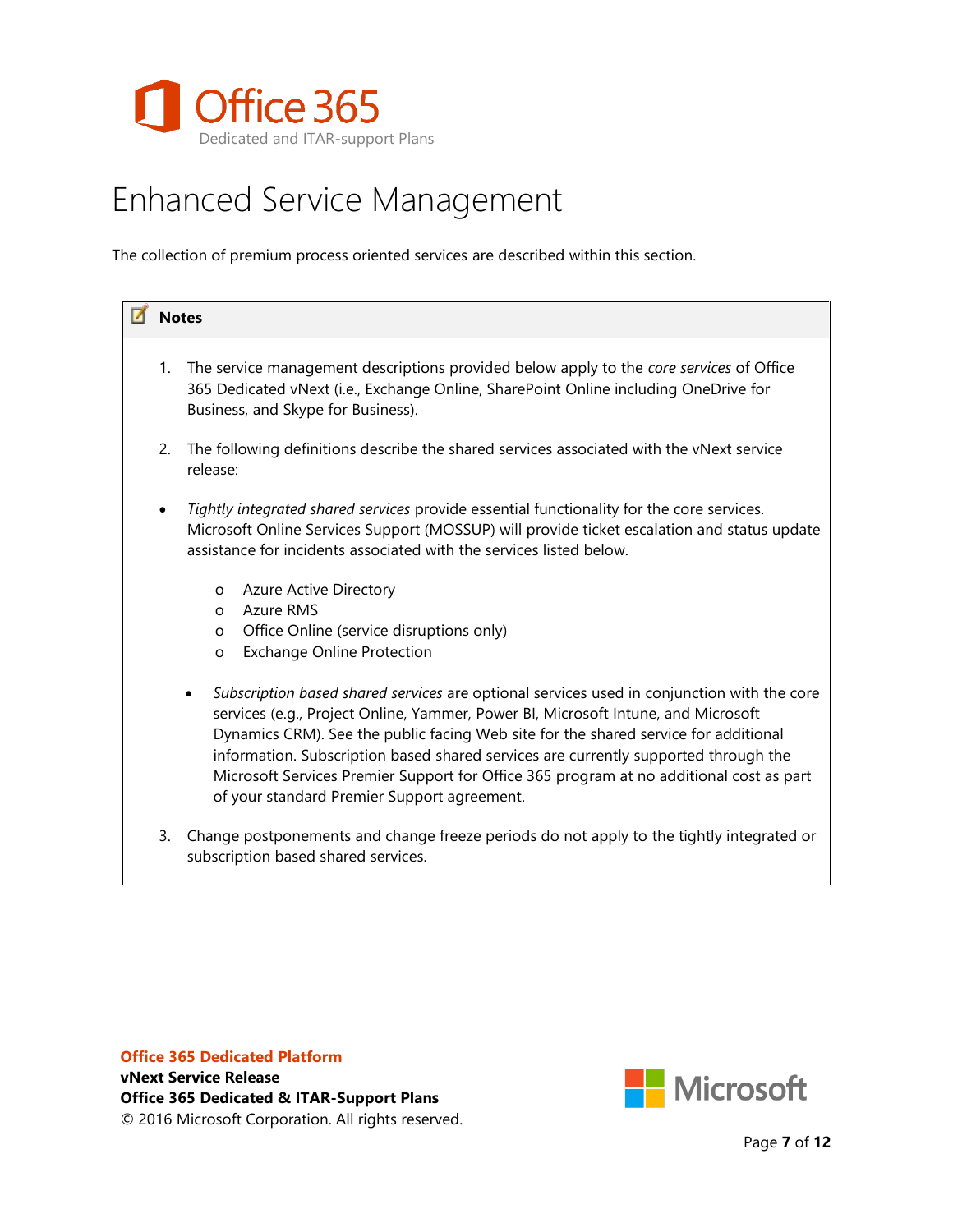

| <b>Service</b><br><b>Management</b><br><b>Feature</b>       | <b>Description</b>                                                                                                                                                                                                                                                                                                                                                                                                                                                                                                                                                                                                                                                                                                                                                                                                                                                                                                                                                                                                                                                                                                                                                                                                                                                                                                                                                                                                                                                                                                                                                                                                                                                                                                                                                                                                                                                                          |
|-------------------------------------------------------------|---------------------------------------------------------------------------------------------------------------------------------------------------------------------------------------------------------------------------------------------------------------------------------------------------------------------------------------------------------------------------------------------------------------------------------------------------------------------------------------------------------------------------------------------------------------------------------------------------------------------------------------------------------------------------------------------------------------------------------------------------------------------------------------------------------------------------------------------------------------------------------------------------------------------------------------------------------------------------------------------------------------------------------------------------------------------------------------------------------------------------------------------------------------------------------------------------------------------------------------------------------------------------------------------------------------------------------------------------------------------------------------------------------------------------------------------------------------------------------------------------------------------------------------------------------------------------------------------------------------------------------------------------------------------------------------------------------------------------------------------------------------------------------------------------------------------------------------------------------------------------------------------|
| <b>Support</b><br>&<br><b>Incident</b><br><b>Management</b> | The Microsoft Online Services Support (MOSSUP) organization is a specialized<br>incident resolution team available only to Office 365 Dedicated customers.<br>MOSSUP provides IT Pro level resources to support the resolution of issues<br>raised by your Service Desk. In addition to technical support to resolve service<br>escalations, MOSSUP also provides process oriented support services<br>including customer Service Desk onboarding assistance, support performance<br>reporting, and a Support Services Management (SSM) team committed to<br>driving continuous support improvements for your individual experience.<br>In all core services, Microsoft will proactively monitor the service, alert you of<br>significant user impacting events, and keep you apprised of resolution<br>progress. As an Office 365 Dedicated customer, you also have the option to<br>(a) elevate a service incident to a Severity A or (b) initiate a Severity A service<br>request for a business impact. When a Severity A service request is activated,<br>Microsoft resources are immediately engaged to work with your IT support<br>staff until the incident is resolved to your satisfaction or until the incident is<br>sufficiently mitigated to allow you to reduce severity. During the Severity A<br>resolution period, you will be provided with periodic updates throughout<br>every 24 hour cycle.<br>Following a Severity A incident resolution, Microsoft determines if a Service<br>Level Agreement (SLA) impact has occurred. If confirmed, a post incident<br>report (PIR) is prepared and delivered to you. If an SLA impact results in<br>financial penalties that are the responsibility of Microsoft, an appropriate<br>service credit will be proactively applied to your account. For a Severity A<br>case that does not impact the SLA, a PIR can be requested. |
|                                                             | For more information, see the <b>Support Service Description</b> for Office 365<br>Dedicated.                                                                                                                                                                                                                                                                                                                                                                                                                                                                                                                                                                                                                                                                                                                                                                                                                                                                                                                                                                                                                                                                                                                                                                                                                                                                                                                                                                                                                                                                                                                                                                                                                                                                                                                                                                                               |

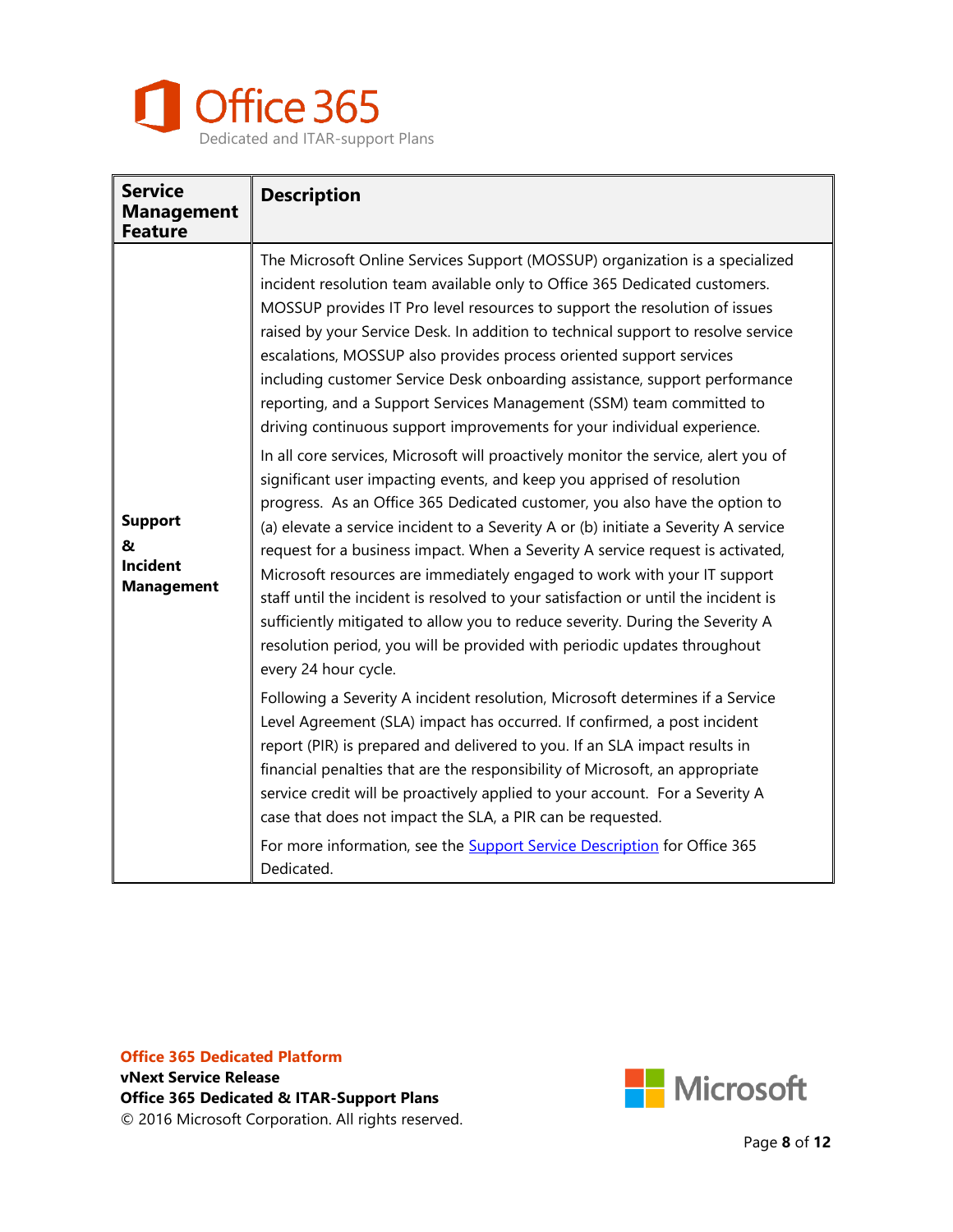

| <b>Service</b><br><b>Management</b><br><b>Feature</b> | <b>Description</b>                                                                                                                                                                                                                                                                                                                                                                                                                                                                                                                                                                                                                                                                                                                                                                                                                                                                                                                                                                                                                                                                                                        |
|-------------------------------------------------------|---------------------------------------------------------------------------------------------------------------------------------------------------------------------------------------------------------------------------------------------------------------------------------------------------------------------------------------------------------------------------------------------------------------------------------------------------------------------------------------------------------------------------------------------------------------------------------------------------------------------------------------------------------------------------------------------------------------------------------------------------------------------------------------------------------------------------------------------------------------------------------------------------------------------------------------------------------------------------------------------------------------------------------------------------------------------------------------------------------------------------|
| <b>Service</b><br>Continuity                          | The Service Continuity Management offering for Office 365 Dedicated includes<br>the implementation of service continuity procedures, execution of failover<br>exercises or tests for core services, and issuance of annual failover reporting. All of<br>the functions are provided to ensure service resiliency objectives are maintained.<br>Personnel of the Service Continuity Management team are available, as needed,<br>to provide technical assistance. For catastrophic outages, a Critical Situation<br>(CritSit) Manager of the team will engage with your organization to maintain<br>communication until the outage is resolved.<br>For more information, see the Service Continuity Management service description<br>for Office 365 Dedicated.                                                                                                                                                                                                                                                                                                                                                            |
| <b>Service Change</b><br><b>Management</b>            | The implementation of Exchange, SharePoint, and Skype as single tenant<br>services allows an enhanced level of service change management to be<br>provided for Office 365 Dedicated customers. In addition, customers are able<br>to submit requests for service enhancements or service assistance.<br>Except for Regular Updates and emergency changes applied by Microsoft, you<br>have the ability to declare a change freeze period or postpone announced<br>Impacting or Potentially Impacting Changes that could be visible to your IT<br>operations or end-users for the Exchange Online, SharePoint Online, OneDrive<br>for Business, and/or Skype for Business core services. The freeze period or<br>postponement cannot exceed two (2) weeks. Prior to any additional freeze or<br>postponement, a minimum of two weeks must elapse to allow the<br>environment to refresh. Note that change freezes or postponements do not<br>apply to security patching, shared networking changes, or break/fix work.<br>For more information, see the Change Management service description for<br>Office 365 Dedicated. |

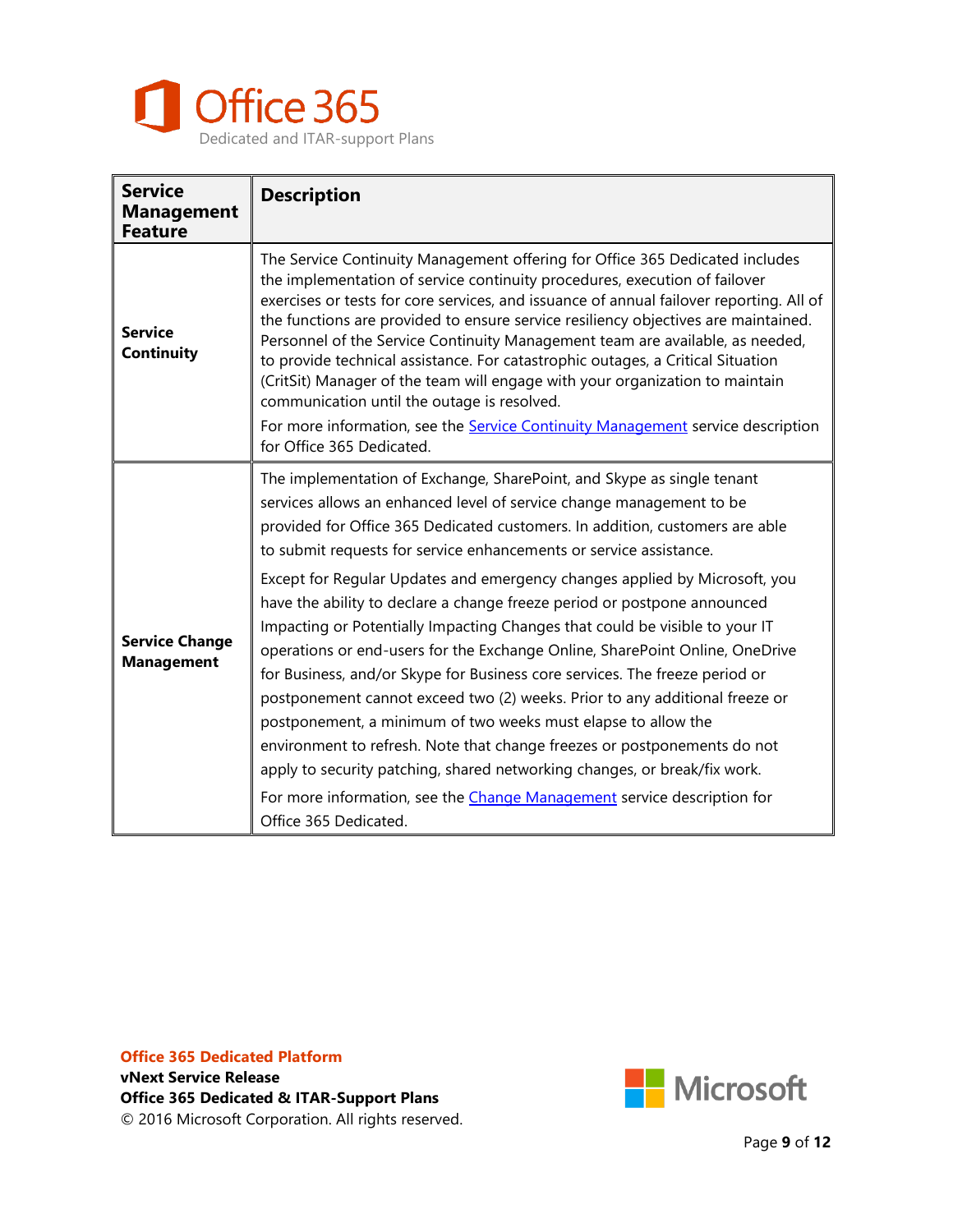

| <b>Service</b><br><b>Management</b><br><b>Feature</b> | <b>Description</b>                                                                                                                                                                                                                                                                                                                                                                                                                                                                                                                                                                                                                                                                                                                                                                                                                                           |
|-------------------------------------------------------|--------------------------------------------------------------------------------------------------------------------------------------------------------------------------------------------------------------------------------------------------------------------------------------------------------------------------------------------------------------------------------------------------------------------------------------------------------------------------------------------------------------------------------------------------------------------------------------------------------------------------------------------------------------------------------------------------------------------------------------------------------------------------------------------------------------------------------------------------------------|
| <b>Customer</b><br><b>Requests</b>                    | A unique service management feature is the ability to submit requests to<br>Microsoft for service enhancements and service assistance. Examples include<br>submitting a Request for Information (RFI) query to obtain guidance on how<br>to implement or use a feature, submitting a configuration request to adjust an<br>aspect of the service that cannot be modified using the set of self-service<br>tools and procedures provided by Microsoft, or placing a request to enhance<br>a feature of a service. Your Service Delivery Manager (SDM) is available to<br>provide assistance to place your request and to assist with implementing<br>changes. All customer requests submitted through your SDM are evaluated by<br>Microsoft on an individual basis to determine if and how a change should be<br>implemented.                                |
| Relationship<br><b>Management</b>                     | The foundation of Office 365 Dedicated relationship management is your<br>Service Delivery Manager (SDM). Your SDM is focused on your use of, and<br>success with, Office 365 technologies. If you have a Premier support<br>agreement established with Microsoft, the SDM works in close partnership<br>with the Technical Account Manager (TAM) for your existing Premier<br>agreement to coordinate enhancements applied to your online services<br>environment. Your SDM will lead monthly service reviews, provide project<br>management oversight for service implementations and changes, and also<br>provide Office 365 escalation management functions. The SDM has access to<br>Microsoft subject matter experts, program management personnel, and<br>internal development staff as supplemental resources to provide the support<br>you require. |
|                                                       | In addition to technical events offered to the broad community of Office 365<br>customers, Office 365 Dedicated customers are offered the opportunity to<br>participate in a twice yearly Customer Advisory Board (CAB) with the Office<br>365 team to discuss your specific service requirements and questions. Also<br>hosted as individual events throughout the year are focus groups, Webinars,<br>and topic-specific online meetings. As an Office 365 Dedicated customer, you<br>receive a greater degree of exposure to Office 365 executive management<br>when compared to mainstream Office 365 customers. The Office 365 team will<br>strive to maintain a strong business relationship between you and Microsoft.                                                                                                                                |

#### **Office 365 Dedicated Platform vNext Service Release**

**Office 365 Dedicated & ITAR-Support Plans** © 2016 Microsoft Corporation. All rights reserved.

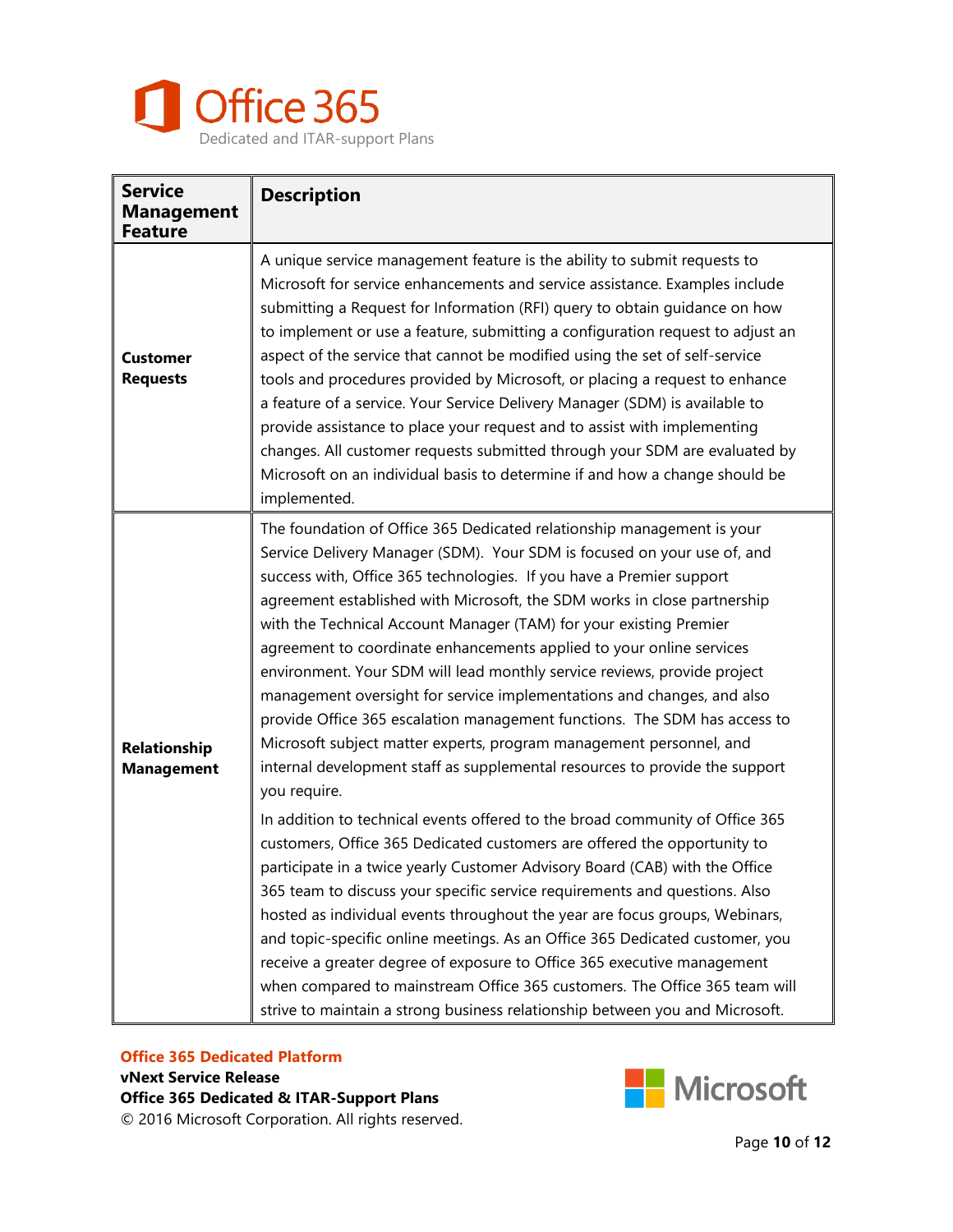

| <b>Service</b><br><b>Management</b><br><b>Feature</b> | <b>Description</b>                                                                                                                                                                                                                                                                                                                                                                                                                                                                                                                                                        |
|-------------------------------------------------------|---------------------------------------------------------------------------------------------------------------------------------------------------------------------------------------------------------------------------------------------------------------------------------------------------------------------------------------------------------------------------------------------------------------------------------------------------------------------------------------------------------------------------------------------------------------------------|
| <b>Service</b><br>Lifecycle                           | At Microsoft, continuously improving Office 365 services is a very high<br>priority. The investments made in service innovation produce a steady stream<br>of enhancements that are made available to you in a streamlined manner.<br>As an Office 365 Dedicated customer, your input for our service roadmap is<br>greatly valued. Through channels such as the Customer Advisory Board<br>sessions, your core service improvement suggestions receive the attention of<br>the Office 365 team, product group visibility, and implementation feedback<br>from Microsoft. |



Page **11** of **12**